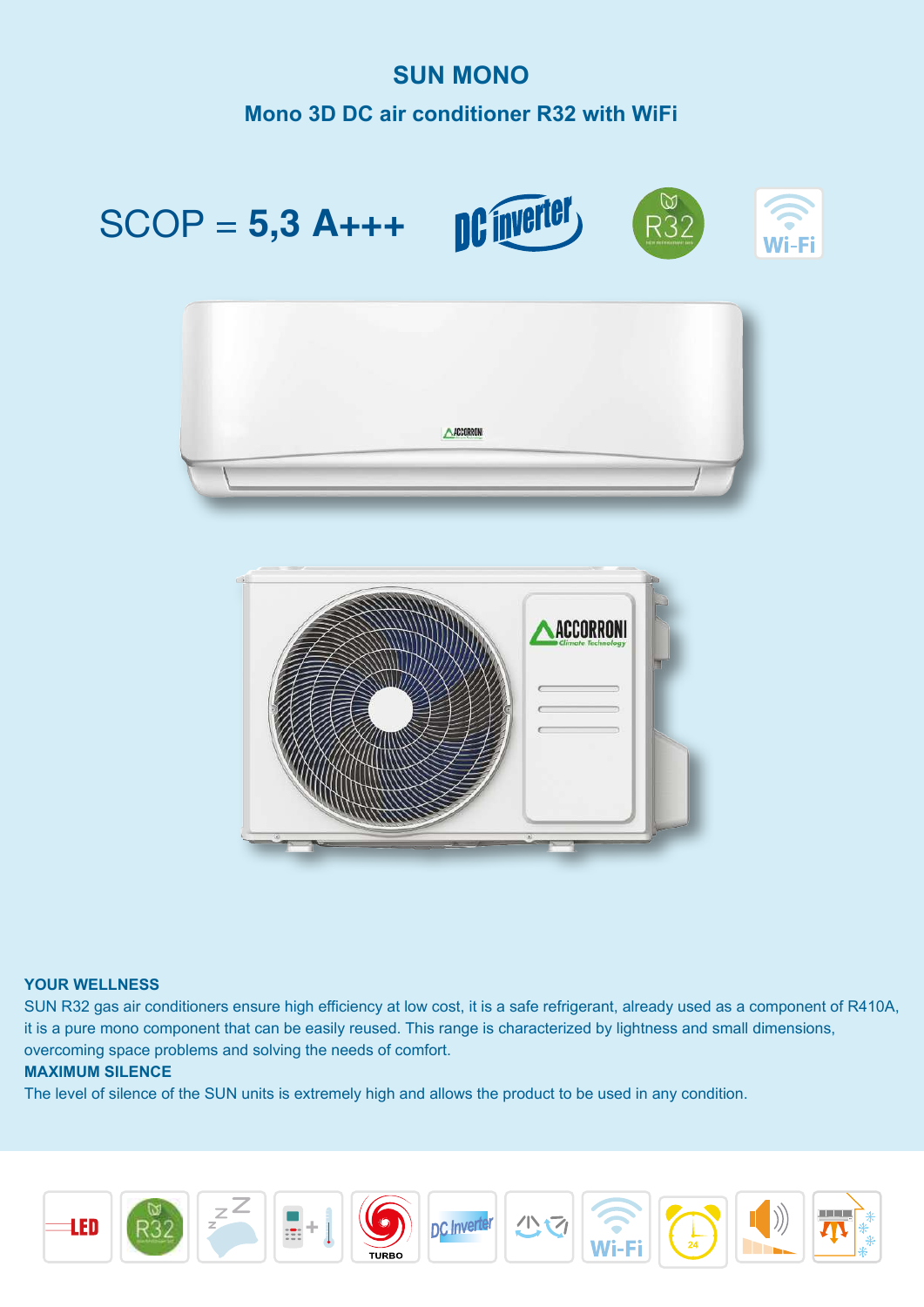

### **ALL FUNCTIONS AT YOUR DISPOSAL**

Thanks to the presence of a special Smart Kit and the App available for both iOS and Android applications, it is possible to control the operation of the SUN series air conditioners in every situation, with ever greater functions and ease of use: how to turn on the air conditioner while driving towards home, in order to enjoy the desired temperature as soon as you return.

### **INTELLIGENT DIAGNOSIS**

Thanks to the diagnostic program present in the application, the reference values of the operating parameters present in the product can be checked to evaluate the correct functioning of the system units.

### **WEEKLY TIMER**

L'accensione e lo spegnimento del prodotto possono essere impostate su base settimanale della App per programmare l'utilizzo del prodotto anche da remoto.

### **SMART KIT**

It is a USB key connected to the control board located behind the front panel that allows you to connect the indoor units of the SUN series to a dedicated control server via Wireless Lan. In this way the units can be managed and controlled via Mobile through App and Bluetooth.

### **SUN COMMUNICATION BOARD**

The accessory consists of 2 separate electronic boards that allow you to: act via a clean contact directly on the SUN series indoor unit with the remote ON-OFF function or act via communication bus directly on the SUN indoor unit, allowing it to be connected to systems centralized control systems. These functions are not available at the same time.

The 2 electronic boards are equipped with appropriate connection wiring and are housed inside the SUN unit without the need for external accessories.





### **TECHNICAL FEATURES SLEEP CURVE**

Using the App allows even more accurate control of your air conditioner: starting with the ability to program a "SLEEP CURVE", or a series of desired temperatures at any time of the night. You can opt for one of the pre-set settings, or create your own.



### **SPLIT REMOTE CONTROL**

SUN's brand new remote control offers maximum ease of use combined with a modern design. Thanks to its intuitive logic, although the number of keys has decreased compared to previous remote controls, its control possibilities have increased.

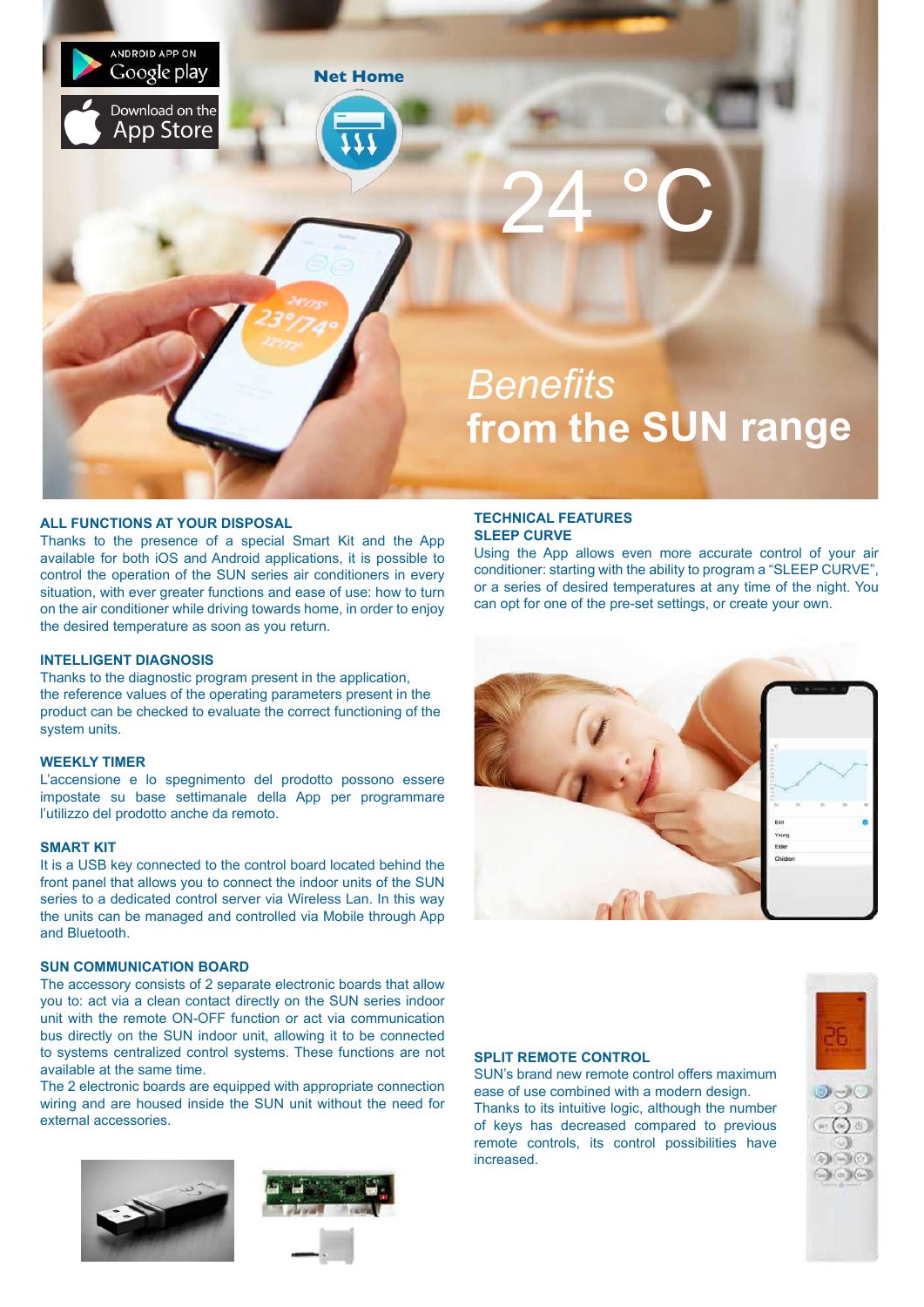

### **IMMEDIATE COMFORT**

The SUN series uses a powerful compressor and an air intake designed to generate a strong flow of fresh air for your immediate comfort.

SUN is equipped with a start-up technology that allows you to reach the maximum speed of the compressor in just 6 seconds.

### **ECO FUNCTION**

In cooling mode, pressing this button, the remote control will automatically adjust the temperature to 24 ° C, the fan speed set to "Auto" to save energy (only when the set temperature is below 24 ° C). If the set temperature is higher than 24 ° C, by pressing the ECO button, the fan speed will change to "Auto", the set temperature will remain unchanged.

### **COOLING WITHOUT LIMITS**

Even at outdoor air temperatures up to 50 ° C, the SUN series works excellently with a production capacity of 100%, to ensure uninterrupted cooling performance.

- Stable operation in the voltage range: 150 V 270 V
- Lowest air outlet temperature: 14 ° C (minimum),
- 23 ° C within 90 seconds (faster)
- Outdoor units resistant to sand and wind

### **OUTPUT CAPACITY**





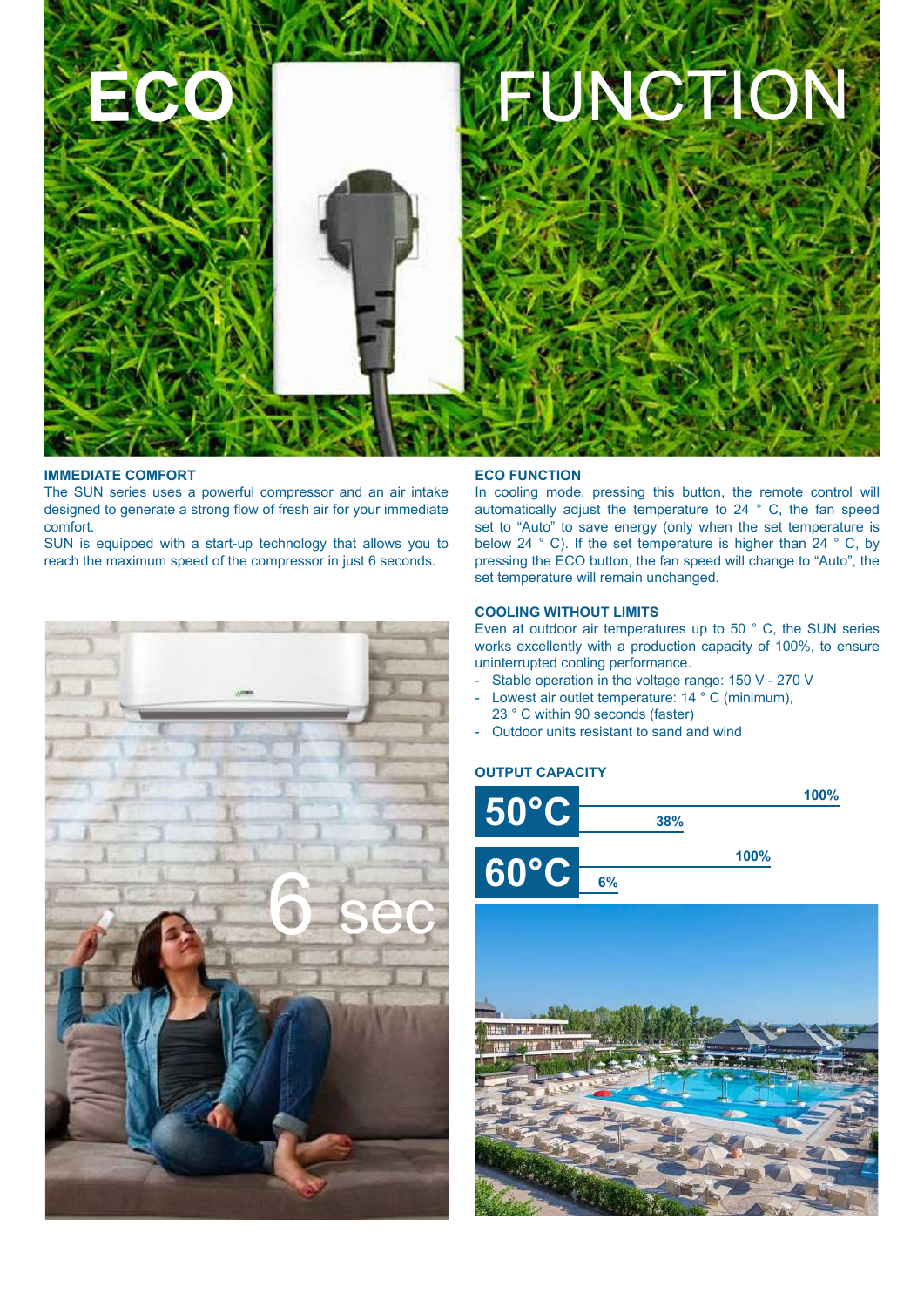# *Function* **Super Ionizer**



### **FUNCTION SUPER IONIZER**

With the Super Ionizer function thanks to the high concentration release of positive ions (3,500,000 n / cm3) and negative ions (10,000,000 n / cm3) the purification of the indoor air from odors, dust and pollen is obtained.



### **SILVER ION FILTERS**

Add a new PLUS to your split, the silver ion and catechin filter to neutralize viruses and bacteria, fungi and spores.

Thanks to silver ions and catechin (natural substance extracted from tea leaves with antiviral and antibacterial properties) it helps prevent the spread of viral pathologies.



### **MAXIMUM SILENCE**

The level of silence of the SUN units is extremely high and allows the product to be used in any condition.



**MAXIMUM FREEDOM OF AIR DIRECTION ADJUSTMENT** With the 3D effect it is possible to adjust the direction of air flow on the vertical and horizontal axis, in order to customize the air conditioner diffusion at will.

### **FOLLOW ME**

It is the exclusive SUN function that allows the desired temperature to be quickly reached, by detecting the room temperature near the remote control. This guarantees excellent comfort.



### **GOLD TECH EXCHANGER**

The heat exchanger with a gold-effect surface treatment guarantees high resistance to oxidation and corrosion.

This anticorrosive coating on the condenser can resist salty air, rain and other corrosive elements.

In addition, it effectively prevents the proliferation of bacteria and improves heat transfer efficiency.

### **ANTI CORROSION STRUCTURE**

The top cover has been designed and shaped to keep rain and sand away and to ensure stable operation of the internal components. The triple layer protection of the sheet metal can pass an acid resistance test lasting 500 hours without any visible signs of corrosion, ensuring a longer life cycle for the unit, especially in humid areas.

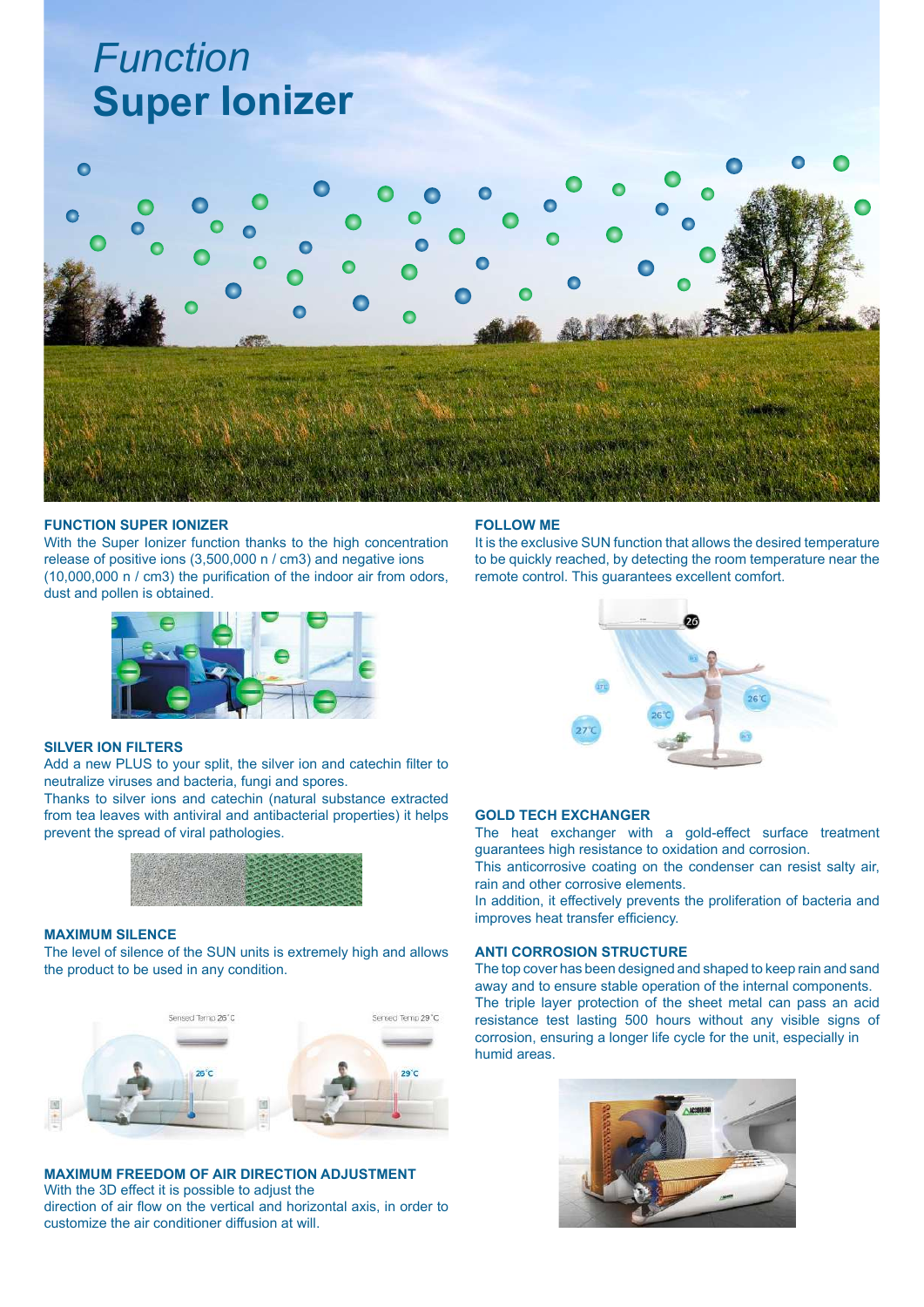## **SUN MONO DC INVERTER**

### **Air conditioner mono R32 - 3D DC with standard Wi-Fi**

SCOP = **5,1 A+++**









### **TECHNICAL FEATURES**

- Quiet operation: only 26 dB (A) at minimum speed
- Exceptional cooling performance, this range guarantees excellent performance even with outside temperatures up to 50 ° C.
- Self-cleaning function with 24 h timer function
- Follow Me function and 3D effect ventilation with air flow both on the vertical and horizontal axis
- Mono-multisplit compatible
- WiFi Smart kit as standard
- Super ionizer function and standard Silver Ion filter
- New ECO function with automatic temperature regulation
- GOLD TECH heat exchanger with golden effect surface treatment guarantees high resistance to oxidation and corrosion
- SUN uses a powerful compressor to generate a strong flow of fresh air for your immediate comfort
- SUN also works well at external air temperatures up to 50 ° C, with a production capacity of 100%, to ensure uninterrupted cooling performance.

#### **MODELL SUN 9 MONO DC INVERTER INDOOR UNIT 9 MONO DC INVERTER OUTDOOR UNIT SUN 12 MONO DC INVERTER INDOOR UNIT 12 MONO DC INVERTER OUTDOOR UNIT SUN 18 MONO DC INVERTER INDOOR UNIT 18 MONO DC INVERTER OUTDOOR UNIT SUN 24 MONO DC INVERTER INDOOR UNIT 24 MONO DC INVERTER OUTDOOR UNIT COOLING POWER kW 2,64 (1,02÷3,19) 3,52 (0,82÷4,16) 5,28 (3,39÷5,89) 6,27 (2,11÷8,20) THERMAL POWER kW 2,93 (0,82÷3,36) 3,81 (1,08÷4,2) 5,42 (3,10÷5,84) 6,71 (1,55÷8,20) € 504,00 572,00 571,00 599,00 794,00 1.105,00 955,00 1.571,00 cod. 64000000 cod. 66440105R cod. 64000001 cod. 66430105R cod. 64000012 cod. 66490105R cod. 64000015 cod. 66520105R**

### **SUN MONO DC INVERTER**